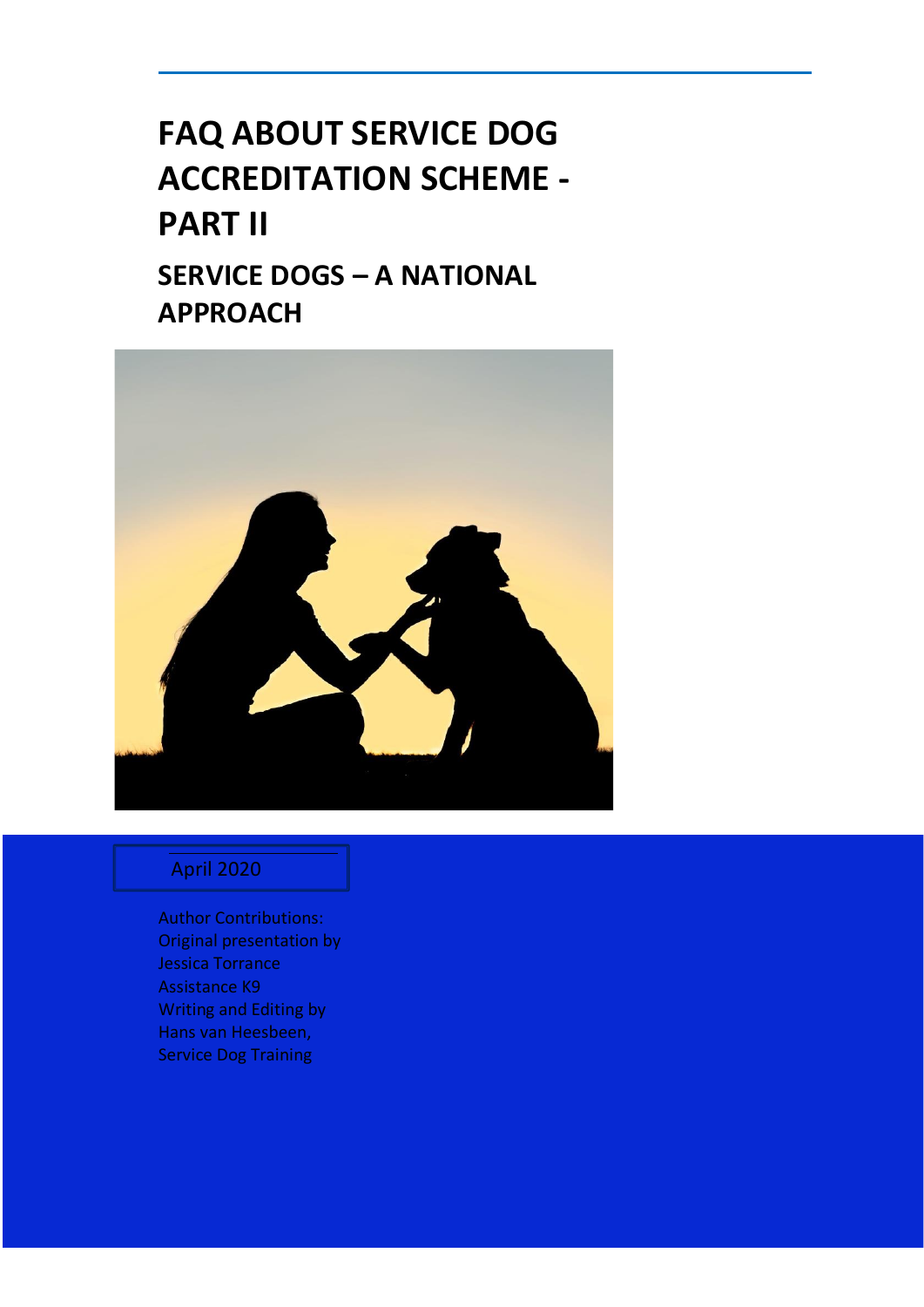# **INTRODUCTION**

In our research, our meetings and communications with stakeholders, it seems that the same questions are raised time and time again, and therefore we thought we could use these to help you find the answers we have prepared in this FAQ format (hereafter PART II of this submission).

The Documents related to the answers are all available in the Addendum section of the document **(Part III)**, and we have tried to link the questions as much as possible to where you can find the answers. Please note in some case the answer encapsulates the writers of this document's interpretation and may require more research to obtain the best possible answer.

Our Draft Solutions section **Part III** has made a good start in finding workable, practical, and sound suggestions that will make a National Service Dog Accreditation Scheme (**NSDAS)** a must.

We have prepared an easy Table of Contents that proceeds **Part II & III.** This allows you to easily find documents we refer to in the submission. Please do not hesitate to ask for more information from the writers.

You will find the same document in the Addendum (it appears in both presentations) as it forms the link between promoting the concept (this document) and the actual practical Draft Solutions (Addendum with DRAFT Solutions document).

The abbreviations used in this document are listed below: National Service Dog Accreditation Scheme (**NSDAS)** Service Dog **(SD)**, Assistance Dog **(ASD)** The suggested new Service Dog Act **(SD ACT)** National Public Access Test **(NPAT)**  Frequently Asked Questions (**FAQ – Part II)** Addendum with Draft Solutions (**DS – Part III)** Public Perception of Service Dogs (**PPSD – Part IV)**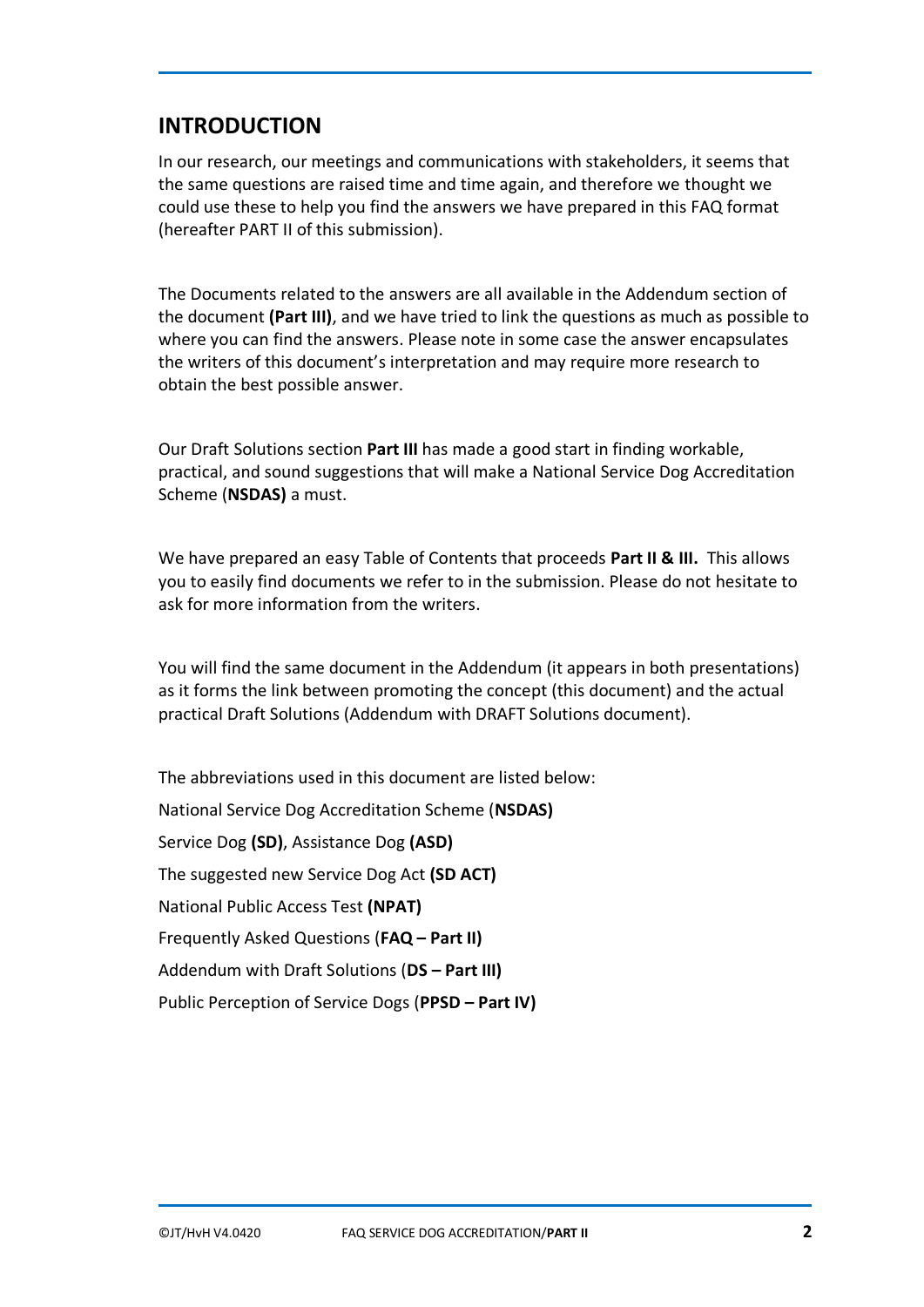| <b>LIST OF FREQUENTLY ASKED QUESTIONS</b>                                                                                                                                                                                      | Page No. |
|--------------------------------------------------------------------------------------------------------------------------------------------------------------------------------------------------------------------------------|----------|
| How should Service Dogs be defined in Australian legislation?5                                                                                                                                                                 |          |
| Should the current Assistance Dog provisions in the Disability Discrimination<br>Act be extended to provide protection for all service dog OR assistance<br>animal partnerships in all areas of activity covered by the Act? 5 |          |
| Is there a better way to ensure everyone knows when they can and cannot                                                                                                                                                        |          |
| Does it make sense to place all Australian laws that support the use of                                                                                                                                                        |          |
| Do you support the introduction of a law that would require organizations<br>which train service dogs to be accredited through an accreditation scheme                                                                         |          |
| Which organizations should be eligible for accreditation by the accreditation                                                                                                                                                  |          |
| Should 'service dog organization' status be limited to formal training                                                                                                                                                         |          |
|                                                                                                                                                                                                                                |          |
| How might the issue of the cost of training and testing for informally trained                                                                                                                                                 |          |
| How can inequities be avoided if all dogs must be tested by an accredited                                                                                                                                                      |          |
| Do you support the development of guidelines for assessing applications by                                                                                                                                                     |          |
| Should the guidelines simply require membership of a relevant international<br>or national body that has its own standards, or should generic standards also                                                                   |          |
| Should the Department of Social Services administer the accreditation                                                                                                                                                          |          |
|                                                                                                                                                                                                                                |          |
| Do you support the development of regulations setting out a 'National Public                                                                                                                                                   |          |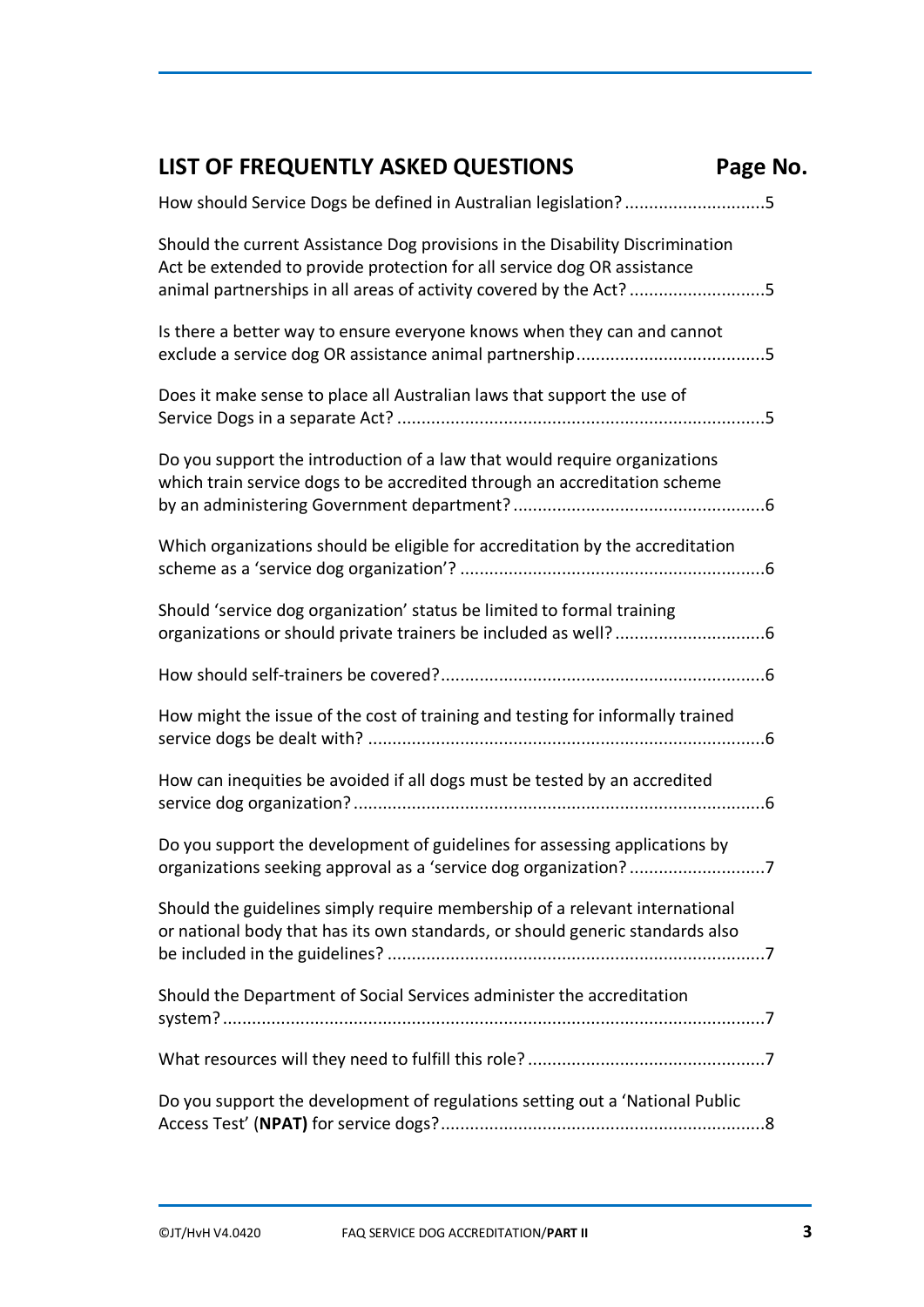| Do you agree that a service dog must pass a 'public access test' by an<br>accredited organization to be declared a 'trained' service dog? 8                |
|------------------------------------------------------------------------------------------------------------------------------------------------------------|
| Do you agree that a service dog must be trained to an appropriate level of<br>skill by an accredited organization to be regarded as a 'trained' assistance |
| Do you support the development of regulations defining what is an                                                                                          |
|                                                                                                                                                            |
|                                                                                                                                                            |
|                                                                                                                                                            |
|                                                                                                                                                            |
| Is there a better way to manage the registration of service dogs?                                                                                          |
|                                                                                                                                                            |
| Should a person with a service dog be required to carry a standard ID card                                                                                 |
|                                                                                                                                                            |
| Is the issuing of an identity card by the Department of Social Services the                                                                                |
| Is there a better way to achieve the aim of having an easily recognizable                                                                                  |
| What information should be on an assistance animal identity card? 10                                                                                       |
| Should a mutual recognition scheme be established across states and                                                                                        |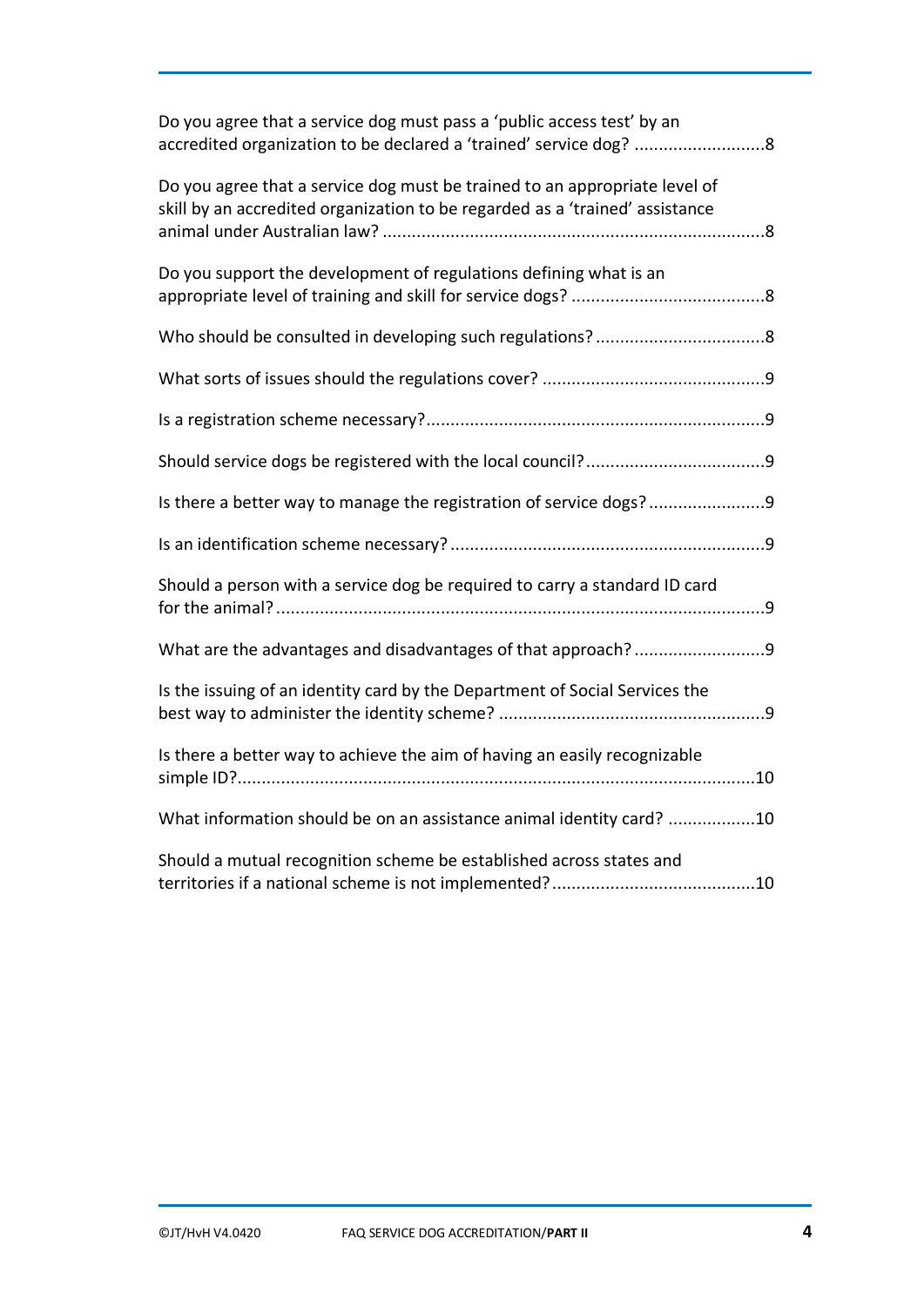#### <span id="page-4-0"></span>How should Service Dogs be defined in Australian legislation?

"A guide dog, hearing dog, or assistance dog", certified by a nationally accredited service dog trainer or 'training organisation'<sup>1</sup> is trained to perform tasks and functions that assist a person with medically identified impairment to alleviate the effects of their impairment". The expression **Service Dog (SD)** is the 'umbrella' description for the family of skilled and trained dogs who help alleviate disability issues for the genuine handler needing these dogs to empower them to lead a more fulfilling life.

In some countries, Assistance dogs is the 'umbrella' word, as suggested by one of the top industry bodies: <https://www.iaadp.org/>In the UK, Service dogs refer to Army dogs, but for our clear understanding we see top of the umbrella (grouping) Service Dogs and below that all the different types of SD's. Please refer to **DS Part III No 1**: Difference between SD, ASD's and others

<span id="page-4-1"></span>Should the current Assistance Dog provisions in the Disability Discrimination Act be extended to provide protection for all service dog OR assistance animal partnerships in all areas of activity covered by the Act?

The submission talks about the difference type of SD (see **DS Part III No 1)** and we address the requirements for the handler to have a genuine, tangible, medically identified need for the SD, which assists in reducing the effects of the disabilities by delivering clearly identified and measurable TASKS (Minimum of 3), with extensive training assessed to delivery safe and unobtrusive integration with the people at large. See Point 16 in this document.

#### <span id="page-4-2"></span>Is there a better way to ensure everyone knows when they can and cannot exclude a service dog OR assistance animal partnership*?*

Upon acceptance of the recommended definition (See point 2 in this document) this definition ensures transparent application and interpretation of the new **Service Dog Act (SD ACT)**, alleviating doubt, duplication and misinterpretation.

This new **SD Act** definition is to be widely promoted both on a federal and state level to assist an unrestricted public acceptance.

<span id="page-4-3"></span>Does it make sense to place all Australian laws that support the use of Service Dogs in a separate Act?

The benefits of such a **SD Act** is a national consistent, and transparent approach, offering a 'One Card' approach like an Australian passport – allowing free-flowing traffic and recognition between states. Savings on State level can be used for education of all stakeholders. (see point 25)

 $1$  'Trainer' refers to an individual meeting the training and compliance requirements as a Service Dog Trainer and they are listed as individuals on Governments sites – whereas Training Organisations are used for any registered charity or Pty Ltd that has some trainers employed directly by these organisations as qualified trainers in this specialist field. Trainers engaged by these organisations MUST meet the same training and legal requirements as the individual trainers, whilst the compliance requirements may rest with the organisation that employs them.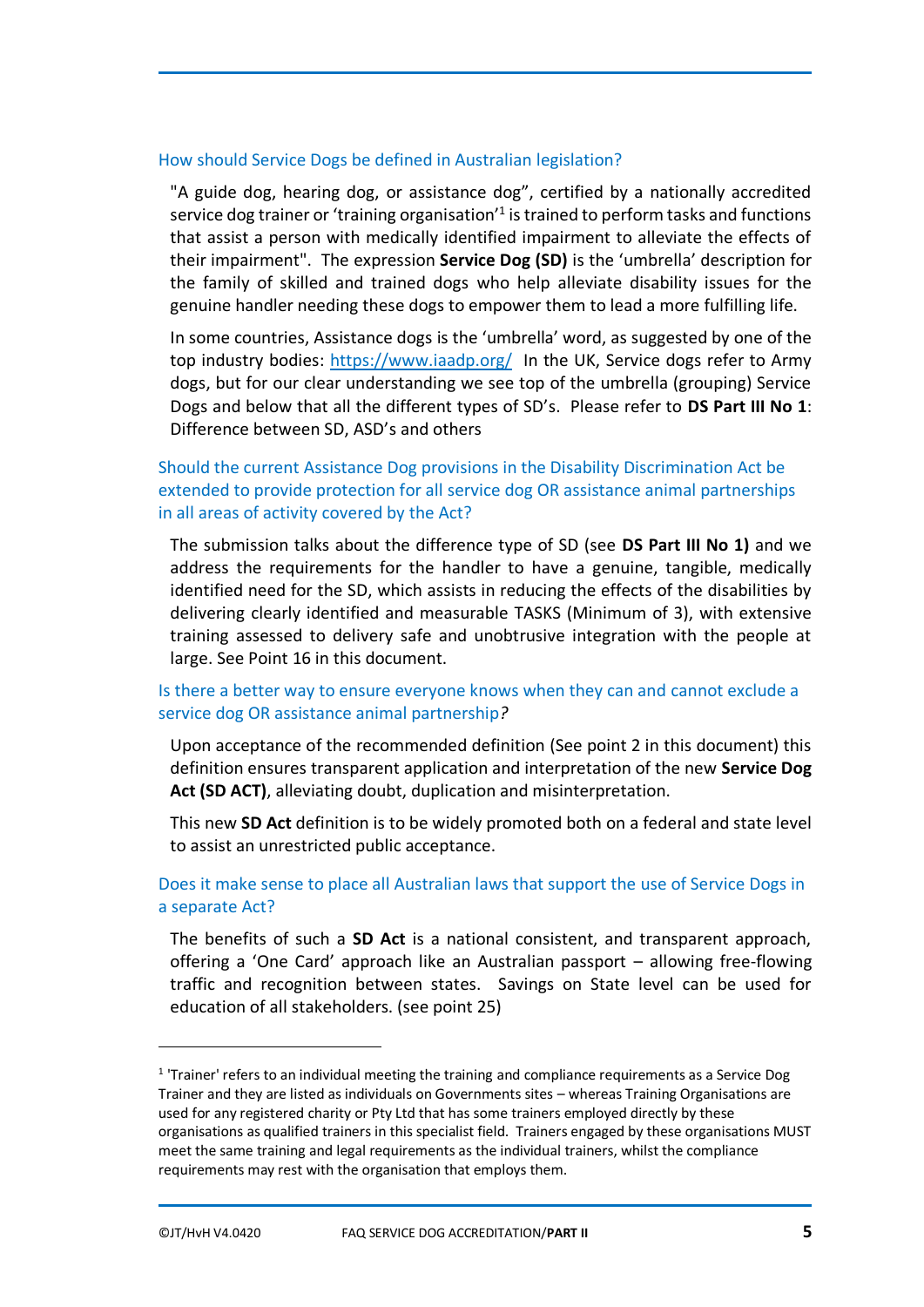<span id="page-5-0"></span>Do you support the introduction of a law that would require organizations which train service dogs to be accredited through an accreditation scheme by an administering Government department?

The document starts with a paragraph from QF in 2009 - "it would be preferable for the introduction of a regulated assistance dog system, and its interaction with discrimination, safety and other legislation and standards to be a nationally consistent system" (See Executive Summary).

This desire has grown exponentially over time and is now supported by all stakeholders – (see Executive Summary).

# <span id="page-5-1"></span>Which organizations should be eligible for accreditation by the accreditation scheme as a 'service dog organization'?

In the document talks about 'Trainers and Training organisations would be accredited by the Federal Government Department to be "service dog training organisations or trainers". Accreditation standards for trainers would be set out in regulation' (see document point 15)

It recommends a transitional period to align all organisations and trainers to the same Federal **SD Act** requirements, including ADI/Guide Dogs / SEDA / Hearing dogs and all GHAD or state equivalent organisations.

# <span id="page-5-2"></span>Should 'service dog organization' status be limited to formal training organizations or should private trainers be included as well?

The document addresses this clearly (see document point 3) – the same rules will apply to all, trainers, organisations and any handler trained teams (under guidance of an accredited trainer)

#### <span id="page-5-3"></span>How should self-trainers be covered?

Provided they work with a **SD Act** (National Service Dog Act Accredited trainer) listed on the Governments websites partners and assist these self-trained trainers and they meet the relevant requirements of the **SD Act** as far as criteria is concerned (see Document Point 16)

# <span id="page-5-4"></span>How might the issue of the cost of training and testing for informally trained service dogs be dealt with?

There is a large variation in training between Trainer Trained SD (like e.g. Guide Dogs) and Handler Trained SD. Therefore, the document recommends that assessments of any kind are done by accredited specialist in that way of training. Organisations continue to wear the cost for any **NPAT** internally and individual trainers should charge a fair amount for their time and effort to process **NPAT** or any other test

# <span id="page-5-5"></span>How can inequities be avoided if all dogs must be tested by an accredited service dog organization?

Under a **NPAT** system, inequities are reduced when you have all aligned and using the same **NPAT** system – which can be applied by any accredited training organization or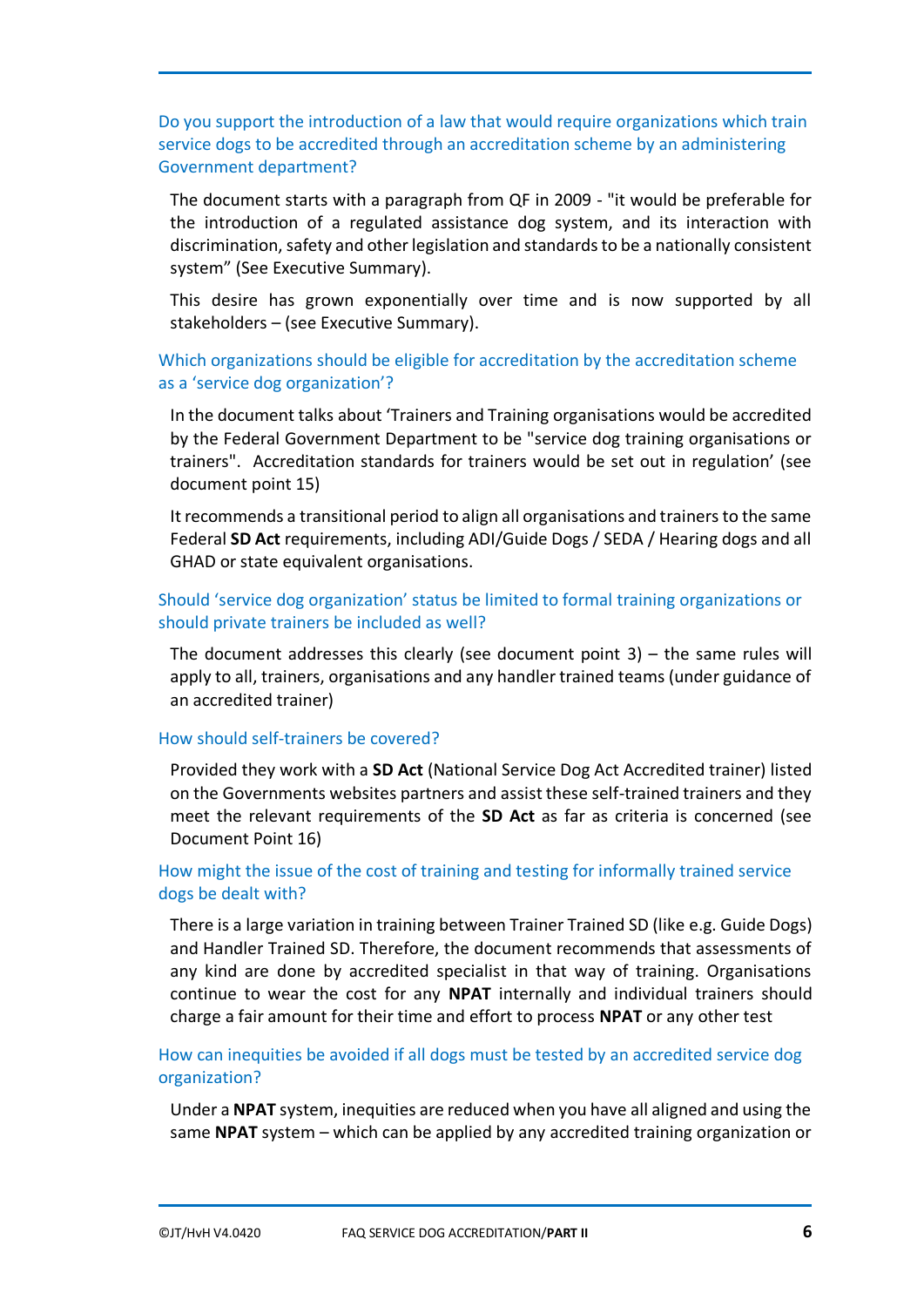trainer, provided applicants have trained under guidance of an accredited trainer AND meet the fundamental requirements (See document Point 16)

# <span id="page-6-0"></span>Do you support the development of guidelines for assessing applications by organizations seeking approval as a 'service dog organization?

Outlined in this document, using same system for individual trainers and trainer organisations and their trainers need to also comply. Initial accreditation can only be achieved through the same system and only via the relevant Federal department. (see DS Part III No 3: Service Dogs Accreditation Recommendations)

<span id="page-6-1"></span>Should the guidelines simply require membership of a relevant international or national body that has its own standards, or should generic standards also be included in the guidelines?

Outline in the document we recommend a National standard, based on the best of what the various systems have to offer – setting the highest standards for all stakeholders, especially handler teams. The stringent training requirements to reach **NPAT** standard require more than joining a group, pay and work it out by yourself. This level of users will be reduced and hopefully eradicated with the National **SD Act** standards. Only involvement with an accredited trainer/organisation will ensure the standards are met

#### <span id="page-6-2"></span>Should the Department of Social Services administer the accreditation system?

The document present the case for this to become reality – as SD's and training belong with a department that can deal with people with disabilities and special needs, showing empathy, understanding for the person, whilst having a sold legal framework to deal with the SD side. A National approach will offer great savings for the states in addition to a more transparent and neutral approach to all stakeholders and allow Social Services to incorporate the SD in the handler package that may already exist. It may well offer an additional avenue for better control and outcomes. Savings from the states from their state programmes should be made available for education of all stakeholders

#### <span id="page-6-3"></span>What resources will they need to fulfill this role?

Economies of scale on State level are anticipated to be substantial in staffing, infrastructure, administration and maintenance incl printing etc. Give that we are not talking about 1000's of SD in Australia at this time, we recommend to start with a reasonably robust start-up: Budget for staffing – start with 3-4; phone / website / social media for users / social media for trainers only as communication tool with and between trainers, used for reporting; newsletter to update on changes – incorporation of states etc.  $-$  can become a newsletter to use for promotional purposes to clients, schools and industry and all stakeholders to launch the **NPAT** project as well as an ongoing communication tool.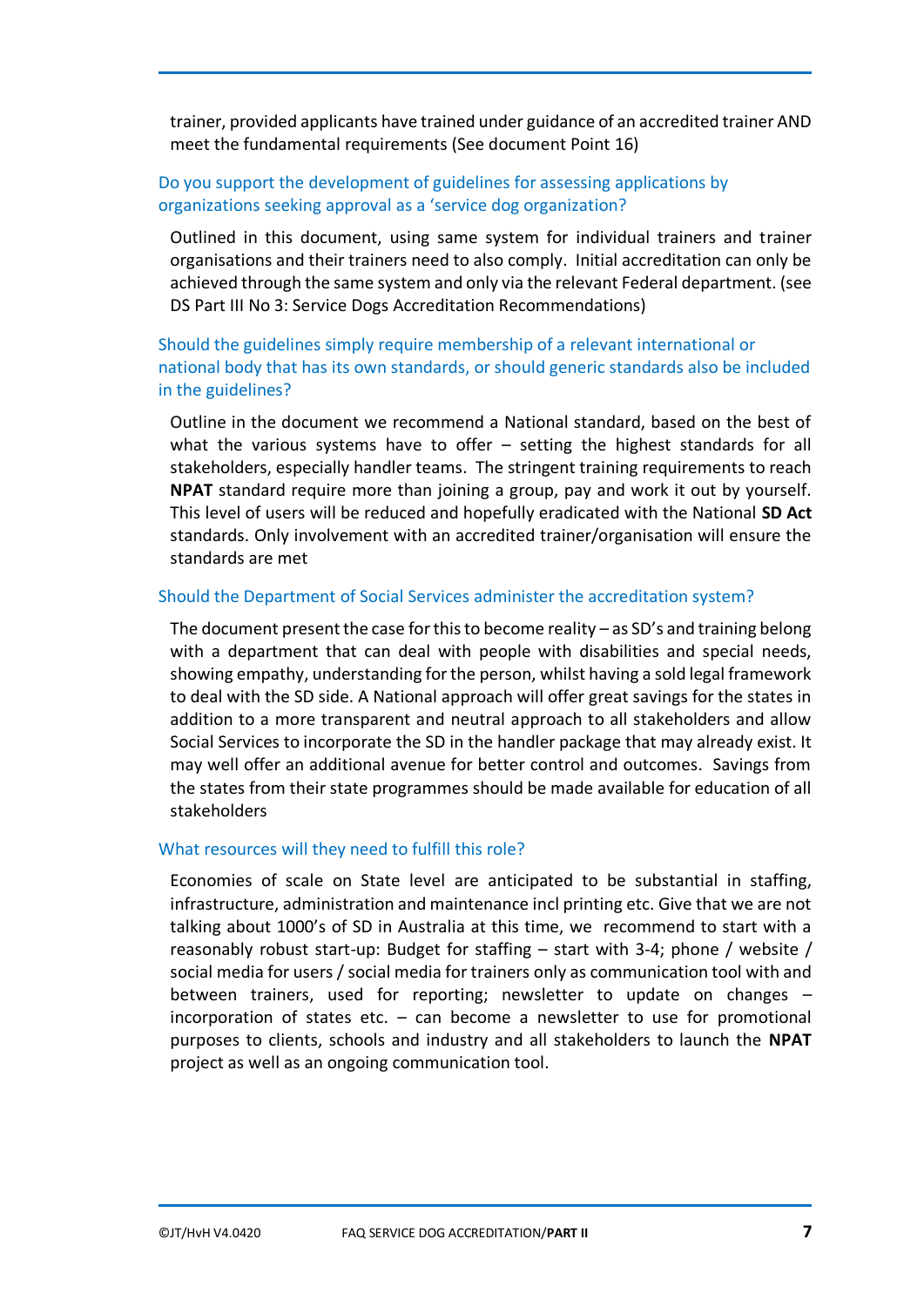# <span id="page-7-0"></span>Do you support the development of regulations setting out a 'National Public Access Test' (**NPAT)** for service dogs?

There should only be one **NPAT** – for Australia wide, with possible add-ons like Airline / specific transport training and assessment. The **NPAT** information should be publicly accessible on the Department's website and easy to work and comply with. Would recommend video footage of all **NPAT**'s so Department can do spot checks on quality and adherence to standards and if there is any dispute have access to relevant materials. Video footage of certain requirements that require special settings may be considered to help the process, provided these videos are done within the agree **NPAT** format.

NB: Please note that preparations for a **NPAT** form have been made and a draft version is available but on request restricted & confidential access can be made available.

# <span id="page-7-1"></span>Do you agree that a service dog must pass a 'public access test' by an accredited organization to be declared a 'trained' service dog?

Without a doubt – YES - a must to get standards up and aligned and consistent and make the public comfortable with SD's in general – create better acceptance, which will come from better quality. Those that do not have dogs up to standard of accreditation are the ones that affect the current perception of stakeholders. All CAA's around the world are reviewing their requirements and risk management after many debacles with pretend SD's.

# <span id="page-7-2"></span>Do you agree that a service dog must be trained to an appropriate level of skill by an accredited organization to be regarded as a 'trained' assistance animal under Australian law?

Training by either an accredited training organisation or accredited trainer is a MUST – non-negotiable to raise the standards and upon acceptance of the **SD Act** proposal it is recommended to investigate a form of unconventional delivery by Internet. Some non- accredited organisation think a book and a fee will do it – people need interaction, be shown and taught, so likely some hands-on training arrangement is beneficial however an interactive training programme could be delivered online as well.

# <span id="page-7-3"></span>Do you support the development of regulations defining what is an appropriate level of training and skill for service dogs?

YES, again stakeholders demand the highest level of training possible, especially behaviour in public is of real concern and very inconsistent. Based on the best combination of all current training systems should deliver a better than standard than any of the individual ones and that is the standard Australia should apply in the **NPAT**

#### <span id="page-7-4"></span>Who should be consulted in developing such regulations?

All stakeholders, especially the end-users and beneficiaries should have input in how we best achieve a national standard. In **DS Part III No 3** – Service Dogs Accreditation Recommendations, the process to deliver these standards is discussed. Attached to this document you will find a list of stakeholders we have communicated with.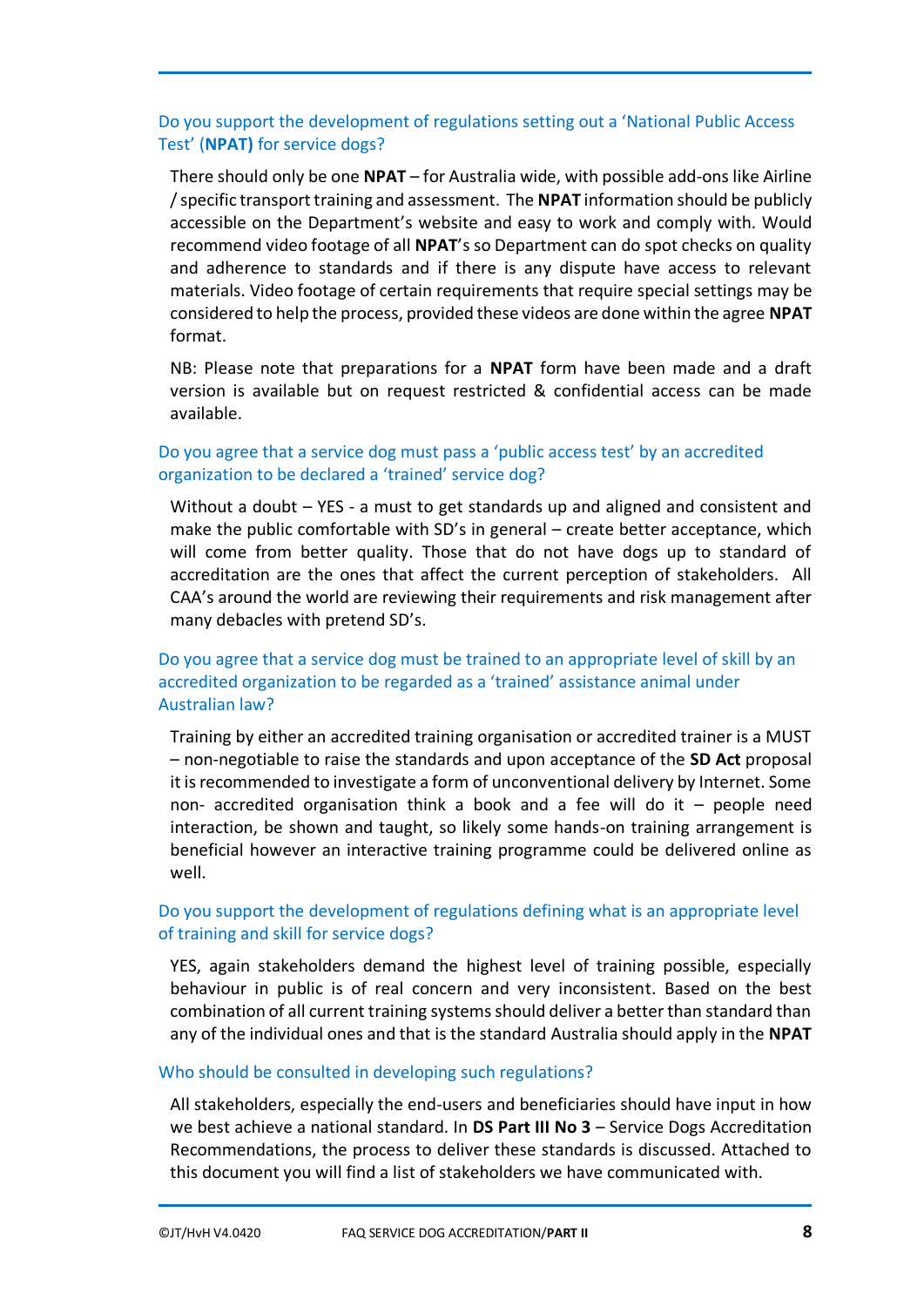#### <span id="page-8-0"></span>What sorts of issues should the regulations cover?

The standards required for a person to be privileged to get the right to a SD. Requirements from a medical and disability perspective ; requirements for trainers and training organisations, regardless of training approach; accreditation of trainers and organisations (incl their trainers) and what is contained in the **NPAT**; any recall mechanism; role and make-up of the recommended advisory body – all covered in **DS Part III No 3** – Service Dogs Accreditation Recommendations.

#### <span id="page-8-1"></span>Is a registration scheme necessary?

Imperative for the sake of end users and nationally all stakeholders. A registration system will also open it up for more legitimate assistance for end users

#### <span id="page-8-2"></span>Should service dogs be registered with the local council?

Yes, again this is a credibility issue. The document  $-$  point  $16$   $-$  describes that those who meet the requirements will be able to register at no cost. Having registration and microchip is a must in case the dog and handler get separated.

#### <span id="page-8-3"></span>Is there a better way to manage the registration of service dogs?

The National register underpins the quality of support, recognition and professional standards the new **SD Act** will bring to end users, and a future development of the database for public access would ensure only genuine handler teams can benefit from their legal rights. The suggestion is for the numbering system explained in **DS Part III No 3** - Service Dogs Accreditation Recommendations – will allow for venues to access the ID Card number on a national web based system, which safeguards the privacy but confirms ID number, first name dog name and validity of the ID card. This way the registration has multiple purposes and helps eradicate pretend SD.

#### <span id="page-8-4"></span>Is an identification scheme necessary?

Yes – a must, and details of the recommendations can be found in **DS Part No 3** – Service Dogs Accreditation Recommendations.

### <span id="page-8-5"></span>Should a person with a service dog be required to carry a standard ID card for the animal?

Yes – a must, and details of the recommendations can be found in **DS Part III No 3** – Service Dogs Accreditation Recommendations Both pictures of handler and dog need to be clearly visible for any relevant person able to check they are genuine.

#### <span id="page-8-6"></span>What are the advantages and disadvantages of that approach?

Protects the handler/user's interest and reduce discrimination. The ID card and/or dog will be the focus, so asking for the ID card will reduce that possible stress moment, and also should help eradicate abuse.

# <span id="page-8-7"></span>Is the issuing of an identity card by the Department of Social Services the best way to administer the identity scheme?

For those that are accredited under the **NPAT**, it is recommended to have the Department issue the National 'One Card' ID's – used for both transport and ID card.